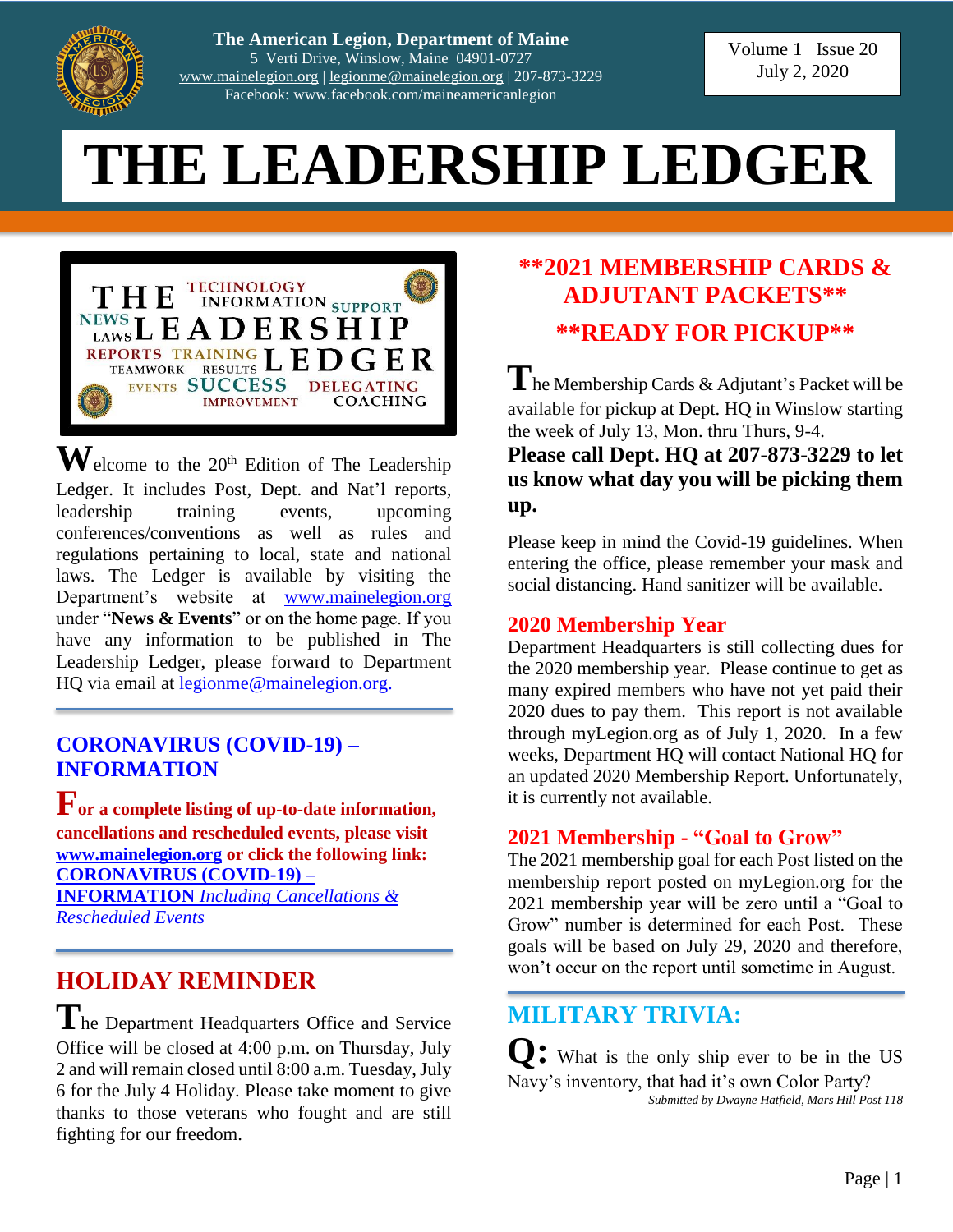#### **DISTRICT MEETINGS** Be Connected - Be Heard - Be Informed

District meetings are slowly being rescheduled. If this is the case with your District, please provide dates, times, etc. of upcoming meetings.

We have yet to receive the 2020-2021 **District Officer's Form from:** Districts 1, 4, 8, 9, 10, 11, 12 & 16



**A**ll events will be posted on Department's website by visiting [www.mainelegion.org](http://www.mainelegion.org/) or by pressing the POST EVENTS image. All events will also be uploaded bi-weekly and must be forwarded to Department HQ via email at [legionme@mainelegion.org.](mailto:legionme@mainelegion.org)

# **MILITARY TRIVIA:**

**Answer to Military Trivia:** The USS Maine,

during the 100th anniversary of it's sinking in Havana Harbor.



**Who We Are:** We're excited to announce our partnership with the Legionnaire Insurance Trust, joining the ranks of those dedicated to assisting the men and women who answered the call to serve our country.

As a valued member of your American Legion Department, you have access to a variety of services and discounts. The goal is simple—to help you and your fellow Legionnaire when you need it most.

Because of the current challenges we now face, it's even MORE important that you feel safe living at home. Our passion is helping you live a healthy, active, and safe life at home. That is why we've created a place where you can find home medical equipment products that make a direct, positive difference.

PLUS, we deliver your orders right to your door, so there is no need to leave your home!

**What We Offer:** Whether you worry about slippery bathroom floors, getting in and out of a vehicle, or managing pain that never seems to go away, we have you covered.

**How You Benefit:** Being a member your American Legion Department means you receive a unique discount on many of the hoe products and services we offer.

#### *Follow these simple steps to take advantage of this offer:*

\*\*Click Here [to Set up Your Account](https://lit.hlathome.com/members/registration.php/?utm_source=Email&utm_medium=Email&utm_campaign=American%20Legion%20Members&utm_term=Round2&utm_content=Message1)

\*\*Use the special access code LIT-37993 (this gives you access to your discount--DON'T SKIP THIS STEP)

\*\*Once your account is setup, find the items you need and add them to your cart.

\*\*Check out and wait for your items to be delivered right to your door!

*The Healthy Living at Home Team*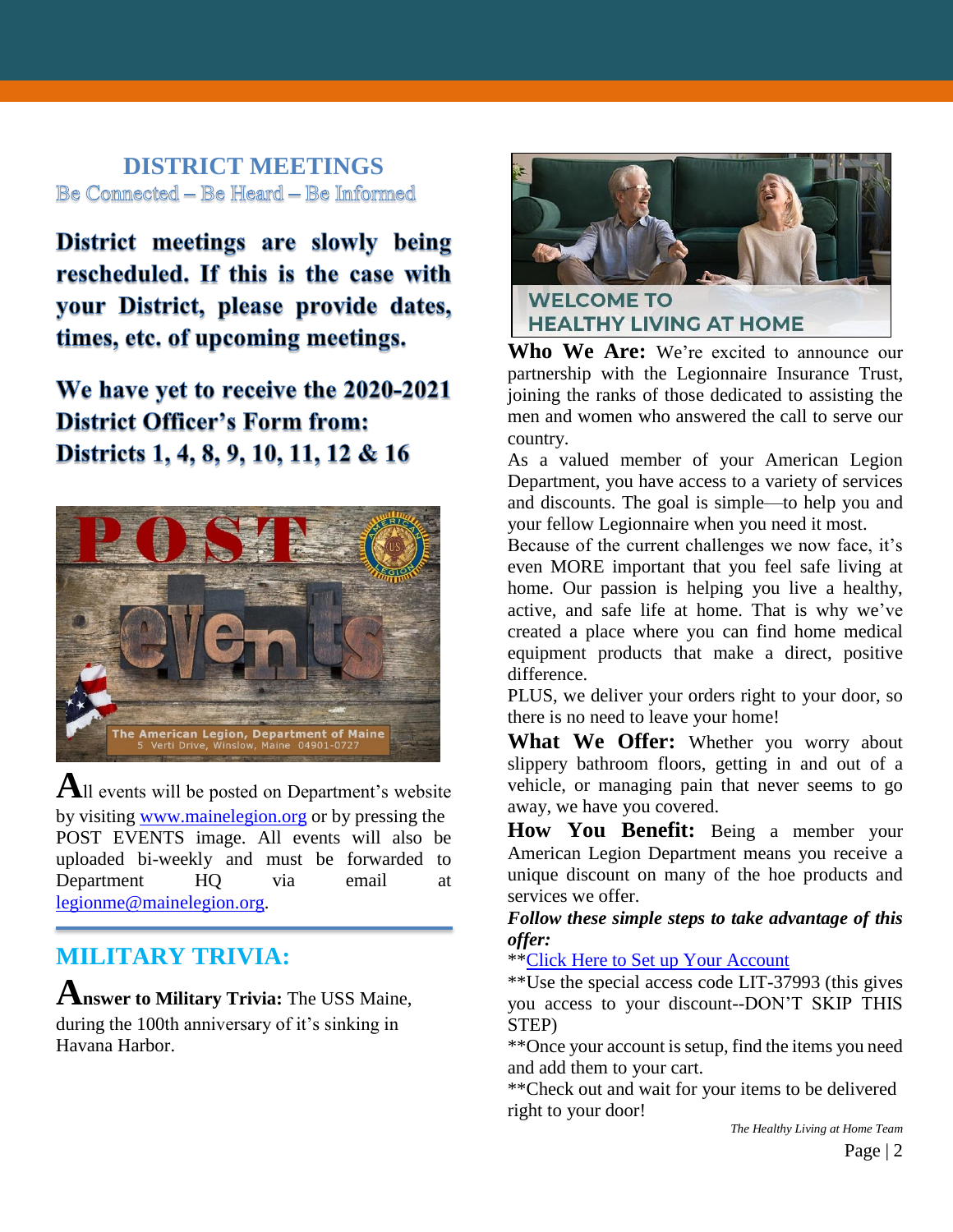# **ABOUT GET OUT THE VOTE**

**I**n 1920, during The American Legion National Convention in Cleveland, the organization went on record urging all American Legion men to become qualified voters. Since then, the organization has passed countless similar resolutions advocating Legionnaires to not only exercise their constitutional responsibility to vote, but to also encourage others to do the same.

Elections are important to our republic. As citizens of this great nation, it is our duty and responsibility to exercise this right of franchise by casting our ballots on Election Day and to encourage others to do so as well. It was on this premise that The American Legion's "Get Out the Vote" program was initiated shortly after the organization's inception. Today it is as important as it was in elections past.

The Legion's "Get Out the Vote" program encourages all Americans to register and vote in all elections. In addition, Legionnaires, posts, districts and departments are encouraged to fully involve themselves in the electoral process by serving as poll volunteers, poll workers and by encouraging and assisting others to register and vote.

All Legionnaires are encouraged to renew their commitment for continued service to this country by being politically active as individuals. By working together as an organization we can make a difference by promoting an informed populace, participation in our government, and involvement in its electoral process. We cannot forget that in this country, our government is "of the people, by the people and for the people." It cannot survive as a democratic republic unless the people participate. That is our task. For more information, follow at [https://www.legion.org/vote.](https://www.legion.org/vote)

*The National American Legion*

## **VETERAN'S EMERGENCY FINANCIAL ASSISTANCE PROGRAM (VEFAP)**

**A**ttn: American Legion Posts in Maine. Do you know of a veteran in your community in need of assistance? Maybe someone who during these challenging times just needs a little help to keep them going? Worst of all how about that homeless veteran? How about the homeless veteran with children? If you do, we want to remind you all that The American Legion, Department of Maine can assist you to help these veterans during rough times. All you need to do is call Department at 207-660-9324 or 207-873-3229, Ext. 3 and we will be in contact as soon as possible or visit

[http://www.mainelegion.org/pages/resources/va](http://www.mainelegion.org/pages/resources/va-resources.php)[resources.php.](http://www.mainelegion.org/pages/resources/va-resources.php) Remember that this program can assist you to help others.

#### **REPORT/FORM SUBMISSIONS ATTENTION POST/DISTRICT ADJUTANTS & COMMANDERS! Keep Your Post/District Information Up-to-Date**

Please **[CLICK HERE](http://www.mainelegion.org/media/LEADERSHIP_LEDGER/EXCEL_POST_FORMS_-_07022020.pdf)** to check and see if the following forms/reports have been received at Department HQ:

Annual Post Data Report (deadline = April 15) CPR (deadline for online  $=$  July 1 | Mail  $=$  May 29) Notification of Post/Squadron Cmdrs. & Adj. Form,  $(deadline = July 1)$ Post Officer's Form (deadline = July 1)

District Officers Form (deadline = July 1)



## **[FIGHTING TO THE](https://www.gofundme.com/f/5hx779-a-cause-i-care-about-needs-help?utm_source=customer&utm_medium=copy_link&utm_campaign=p_cf+share-flow-1)  [FINISH LINE, FOR THE](https://www.gofundme.com/f/5hx779-a-cause-i-care-about-needs-help?utm_source=customer&utm_medium=copy_link&utm_campaign=p_cf+share-flow-1)  [FOUNDATION](https://www.gofundme.com/f/5hx779-a-cause-i-care-about-needs-help?utm_source=customer&utm_medium=copy_link&utm_campaign=p_cf+share-flow-1)**

#### Still Plenty of Time to Join Team Caroline!

A Virtual Race to Take Place in September 2020 Due to the Cancellation of the Boston Marathon

#### Please [click here,](https://www.gofundme.com/f/5hx779-a-cause-i-care-about-needs-help?utm_source=customer&utm_medium=copy_link&utm_campaign=p_cf+share-flow-1) or visit

[http://www.mainelegion.org/pages/foundation/fundraisin](http://www.mainelegion.org/pages/foundation/fundraising-events.php) [g-events.php](http://www.mainelegion.org/pages/foundation/fundraising-events.php) to place your contribution today to a cause that means so much!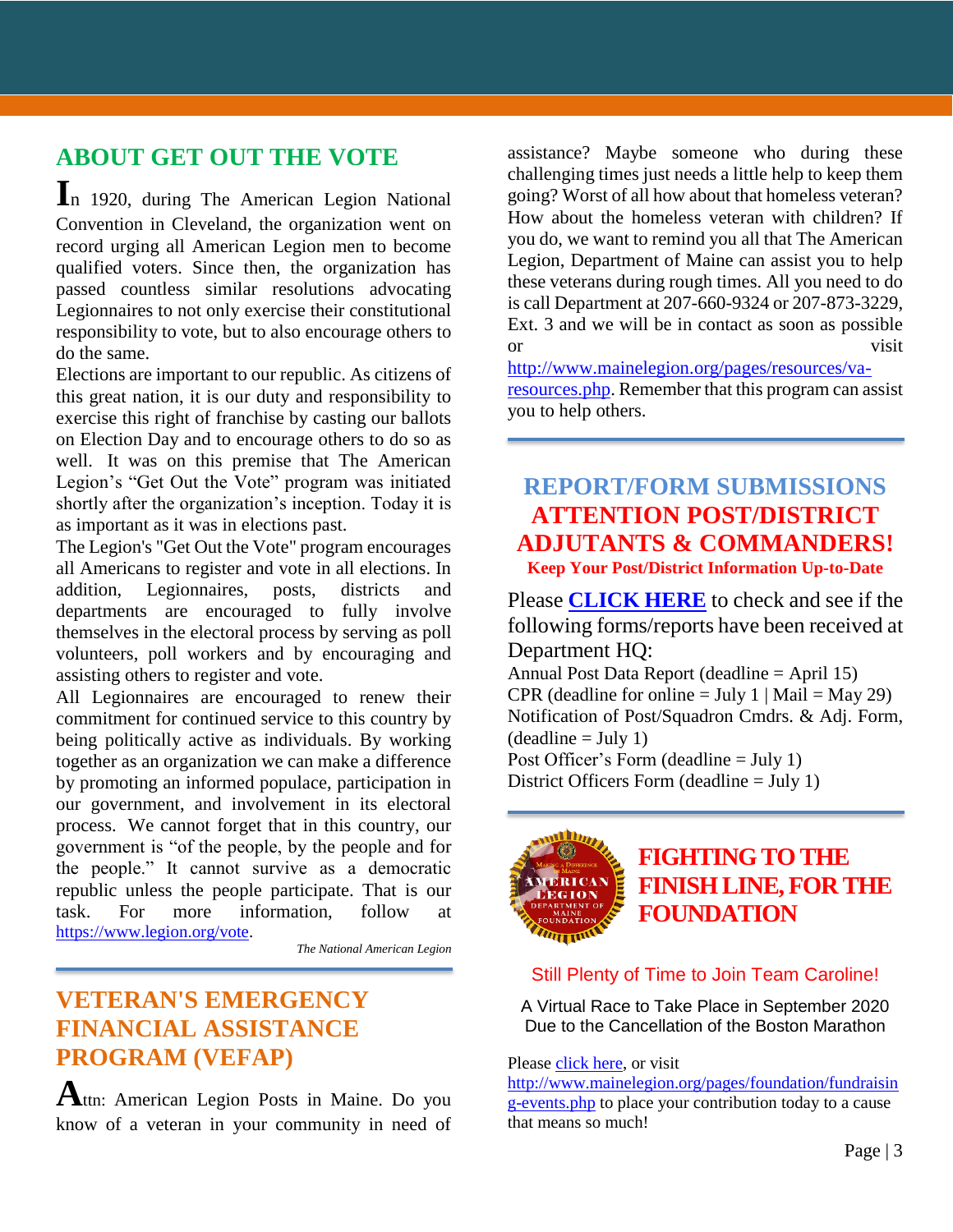## **DONATIONS-Foundation**

Peter Johnson-\$100; Ronda Lecompte-\$25; Sherree Paradis- \$100; Julie Dussinger-\$100; Peter Jabaut-\$100 Denise Tepler- \$50; David Tanguay-\$500; Joanne Ottman-\$50; Russell Jabaut- \$100; Joseph Yarmala-\$100; Nicolas Hamlin-\$1,000; Nancy Laffin-\$30; Jonathan Robertson-\$20; Tracy Grieves-\$40; Paul L'Heureux-\$500; Patricia Thurston-\$100; Jason Hall-\$50, Penobscot County District 13-\$48, Sherman Lahaie Jr.-\$100; John Perrino-\$100, Lloyd Woods-\$50

#### **DONATIONS**

National Commanders Campaign

Paul L'Heureux, Dept. Adjutant \$100

# **PAST COMMANDERS CLUB**

**I**f you are a Past Post Commander of The American Legion, Department of Maine and have not yet paid your annual dues to the Past Commander Club in support of the James V. Day Scholarship, please do so as soon as possible by filling out the attached form or visit

[http://www.mainelegion.org/pages/formsapplication](http://www.mainelegion.org/pages/formsapplications.php) [s.php](http://www.mainelegion.org/pages/formsapplications.php) and click on the [Past Commanders Club](http://www.mainelegion.org/media/LEADERSHIP_LEDGER/PCC_2018_FILLABLE_2.pdf)  [\(Fillable\)](http://www.mainelegion.org/media/LEADERSHIP_LEDGER/PCC_2018_FILLABLE_2.pdf) form. Mail form along with \$2.00 per member to The American Legion, Past Commanders Club, 5 Verti Drive, Winslow, Maine 04901-0727. It is because of you, and the members and officers of

your Post that The American Legion, Department of Maine can authorized 2 students to receive a \$500 scholarship each year. Thank you for your support!

## **PAST COMMANDERS CLUB DUES**

**T**hank you to the following posts who sent in their dues to sponsor James V. Day Scholarship:

| Post $19 -$ Sanford | Post 20 - Brunswick      |
|---------------------|--------------------------|
| Post 24 - Rumford   | Post 34 - Tenants Harbor |

| Post $35 -$ So. Portland Post $40$ - Winthrop |
|-----------------------------------------------|
| Post 49 - Van Buren                           |
| Post 58 - Buckfield                           |
| Post 72 - So. Paris                           |
| Post 181 - Litchfield                         |
| Post 132 – Richmond Post 147 - Madawaska      |
| Post $153 -$ Auburn                           |
| Post 197 – Westbrook                          |
| Post $216$ – Phippsburg                       |
|                                               |

## **MAINE LEGION COLLEGE CLASS FOR 2020**

| <b>Date</b>  | <b>Time</b> | Location   |
|--------------|-------------|------------|
|              |             |            |
| July 18 & 19 | $8:30$ a.m. | Dept. H.Q. |

**P**hysical distancing set up & Wearing Masks are encouraged (if possible). During these times, we are not certain that we have an updated list of those who are currently attending. Please review the list of names to make sure you have already signed up. If I have omitted your name or more information is needed, please email immediately at [paul@mainelegion.org](mailto:paul@mainelegion.org) along with your **Name, Post No., and Cell Phone No.** so I can prepare for the class. We currently still have 2 openings if anyone would like to attend. Just remember that you have to complete the on-line course at [www.legion.org/alei](http://www.legion.org/alei) and send us a copy of the certificate or bring it to the class. Legion cap, dress comfortable (Legion/Aux shirt if you have one). Meals will be provided.

Currently signed up are the following: Destiny Poole, Clayton Brown II, Eugene Connolly, Melissa Theriault, Debra Rumery, Thomas Healy, Oscar Gerry, Leroy McKenzie, Nancy Gillespie, and Bill Hobson.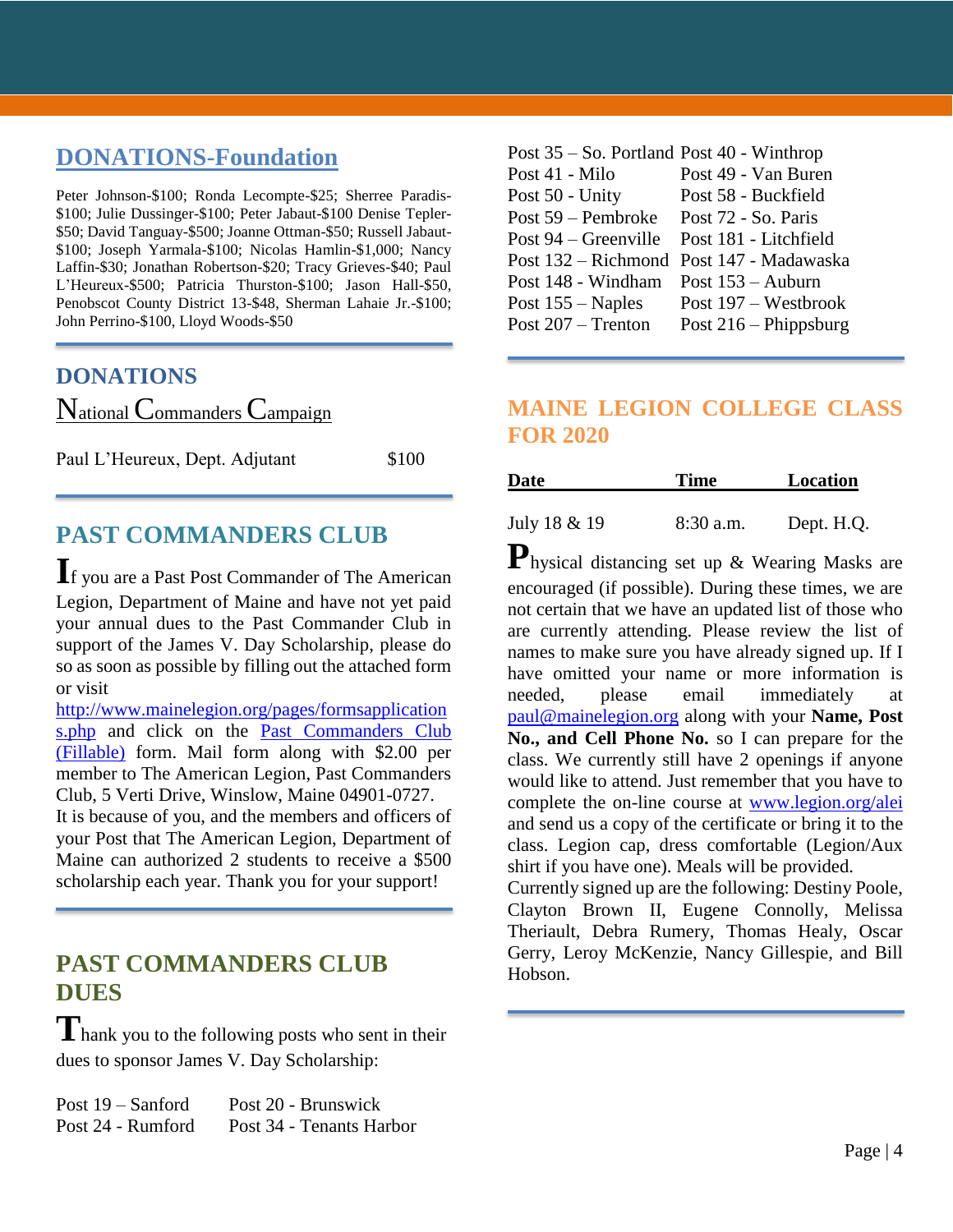## **PANDEMIC UNEMPLOYMENT ASSISTANCE**

**I**nformation about the application process is posted on REEMPLOYME website:

<https://www.maine.gov/unemployment/>



## **COMPUTER SOFTWARE TIPS 101**

**C**omputer Software Tips 101 is a new section that

will appear in the Leadership Ledger to help those learn basic computer skills.

## **HOW TO WRITE A PROFESSIONAL EMAIL IN 5 STEPS**

**F**or most of us, email is the most common form of business communication so it's important to get it right. Although emails usually aren't as formal as letters, they still need to be professional to present a good image of you and your company.

How to write a formal email:

Follow these five simple steps to make sure your English emails are perfectly professional.

#### **Begin With a Greeting**

Always open your email with a greeting, such as **"Dear Lillian"**. If your relationship with the reader is formal, use their family name (eg. **"Dear Mrs. Price"**). If the relationship is more casual, you can simply say, **"Hi Kelly"**. If you don't know the name of the person you are writing to, use: **"To whom it may concern"** or **"Dear Sir/Madam"**.

#### **Thank the Recipient**

If you are replying to a client's inquiry, you should begin with a line of thanks. For example, if someone has a question about your company, you can say, **"Thank you for contacting ABC Company".** If someone has replied to one of your

emails, be sure to say, **"Thank you for your prompt reply"** or **"Thanks for getting back to me".** Thanking the reader puts him or her at ease, and it will make you appear more polite.

#### **State Your Purpose**

If you are starting the email communication, it may be impossible to include a line of thanks. Instead, begin by stating your purpose. For example, **"I am writing to enquire about …"** or **"I am writing in reference to …"**

Make your purpose clear early on in the email, and then move into the main text of your email. Remember, people want to read emails quickly, so keep your sentences short and clear. You'll also need to pay careful attention to grammar, spelling and punctuation so that you present a professional image of yourself and your company.

#### **Add Your Closing Remarks**

Before you end your email, it's polite to thank your reader one more time and add some polite closing remarks. You might start with **"Thank you for your patience and cooperation"** or **"Thank you for your consideration"** and then follow up with, **"If you have any questions or concerns, don't hesitate to let me know"** and **"I look forward to hearing from you"**.

#### **End With a Closing**

The last step is to include an appropriate closing with your name. **"Best regards"**, **"Sincerely"**, and **"Thank you"** are all professional. Avoid closings such as **"Best wishes"** or **"Cheers"** unless you are good friends with the reader. Finally, before you hit the send button, review and spell check your email one more time to make sure it's truly perfect!